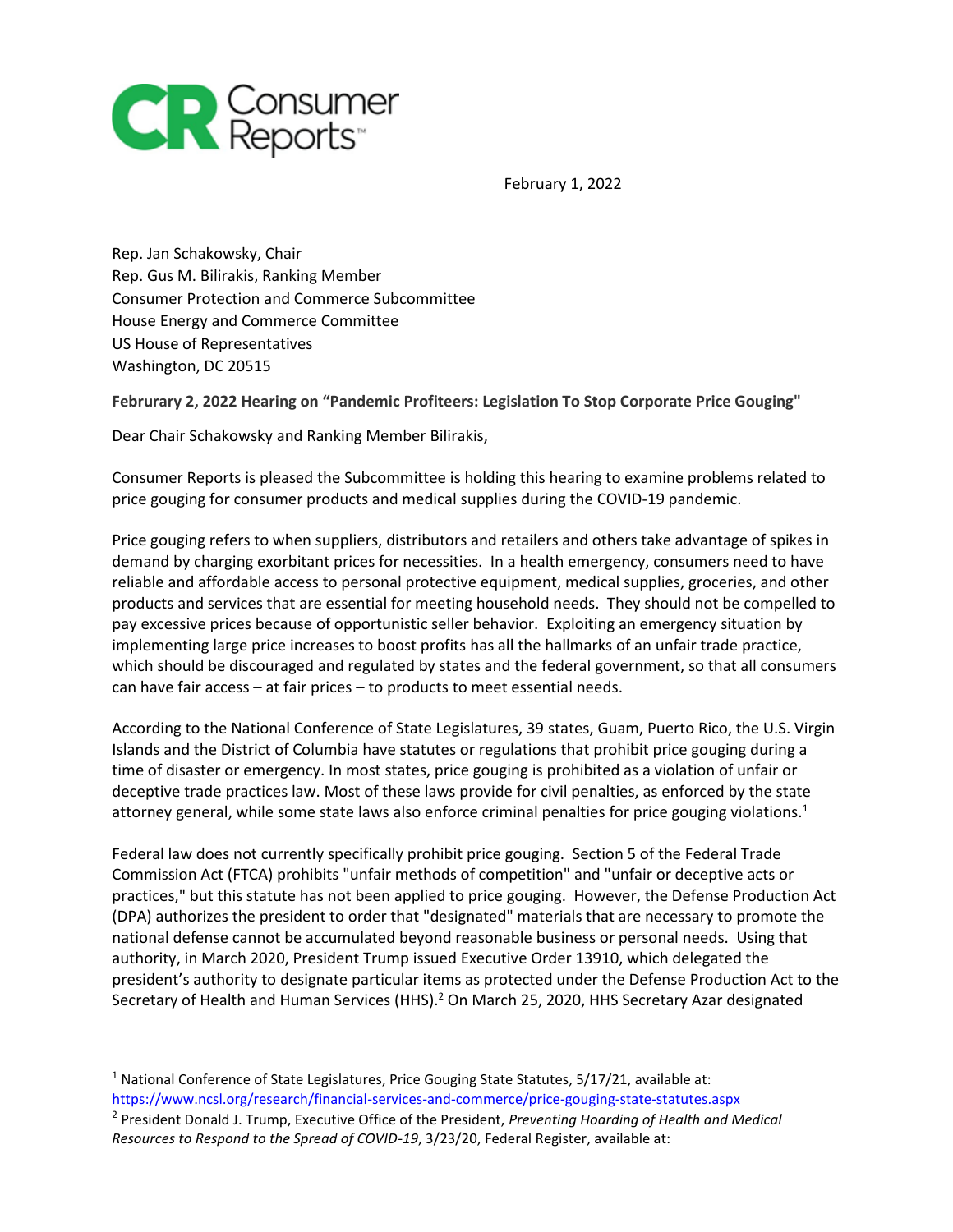numerous items to be protected against accumulation under the DPA, including respirator masks, respirators, ventilators, certain types of sanitizing devices and products,, and personal protective equipment (gowns, masks, gloves, etc.).<sup>3</sup>

The US Department of Justice has taken the lead on price gouging at the federal level by monitoring for and investigating allegations of unlawful price gouging and by bringing criminal prosecutions against the alleged price gougers. The FTC remains less likely to take action regarding price gouging without new legislation, because the issue is not clearly enough within its legal mandate.<sup>4</sup>

Early in the COVID-19 pandemic, many businesses hiked prices for personal protective equipment and household necessities, and state regulators received literally thousands of complaints. For example, a New Jersey company admitted to marking up the price of 100,000 KN95 respirator masks from \$1.09 to \$5.25 apiece for sales through a grocery chain.<sup>5</sup> Two Long Island, NY brothers admitted hoarding millions of surgical masks and reselling them to the state of Oklahoma at a 900% markup, and were later ordered to pay \$1 million in restitution to the state.<sup>6</sup> A Troy, NY man purchased 100,000 KN95 face masks and 25,000 surgical face masks at \$1.50 each and offered them for sale at his pizza restaurant for up to 10 times his acquisition cost; he was later sentenced to 3 years of probation.<sup>7</sup> Pennsylvania Attorney General Josh Shapiro cited a Philadelphia company in August 2020 for marking up the price of bottles of hand sanitizer to \$75, to make "exorbitant profits" from consumers.<sup>8</sup>

In March 2020, more than 30 state attorneys general sent letters to Facebook, Amazon, Craigslist, eBay and Walmart urging them to crack down on price gouging in online sales. Amazon stated that it had removed more than half a million listings for price gouging and suspended 3,900 sellers.<sup>9</sup>

[https://www.federalregister.gov/documents/2020/03/26/2020-06478/preventing-hoarding-of-health-and](https://www.federalregister.gov/documents/2020/03/26/2020-06478/preventing-hoarding-of-health-and-medical-resources-to-respond-to-the-spread-of-covid-19)[medical-resources-to-respond-to-the-spread-of-covid-19](https://www.federalregister.gov/documents/2020/03/26/2020-06478/preventing-hoarding-of-health-and-medical-resources-to-respond-to-the-spread-of-covid-19)

<sup>3</sup> Secretary of Health and Human Services Alex Azar, *Notice of Designation of Scarce Materials or Threatened Materials Subject to COVID-19 Hoarding Prevention Measures Under Executive Order 13910 and Section 102 of the Defense Production Act of 1950*, 3/25/20, available at:

<https://www.hhs.gov/sites/default/files/hhs-dfa-notice-of-scarce-materials-for-hoarding-prevention.pdf>

<sup>4</sup> Hayes, Natalie. *Price Gouging Enforcement During the Covid-19 Pandemic*, Anti-Trust Health Care Chronicle, Vol. 34, Issue 1, December 2020, available at: [https://www.weil.com/-/media/files/pdfs/2020/aba-antitrust-health](https://www.weil.com/-/media/files/pdfs/2020/aba-antitrust-health-care-chronicle-december-2020-vol.pdf)[care-chronicle-december-2020-vol.pdf](https://www.weil.com/-/media/files/pdfs/2020/aba-antitrust-health-care-chronicle-december-2020-vol.pdf)

<sup>5</sup> Goldman, Jeff. *NJ Company Admits Price-Gouging On 100K Masks at Start of COVID-19 Pandemic*, Newark StarLedger 12/9/21, available at: [https://www.nj.com/coronavirus/2021/12/nj-company-admits-price-gouging-on-](https://www.nj.com/coronavirus/2021/12/nj-company-admits-price-gouging-on-100k-masks-at-start-of-covid-pandemic.html)[100k-masks-at-start-of-covid-pandemic.html](https://www.nj.com/coronavirus/2021/12/nj-company-admits-price-gouging-on-100k-masks-at-start-of-covid-pandemic.html)

<sup>6</sup> US Department of Justice, US Attorney's Office, Eastern District of New York*. Long Island Businessmen Plead Guilty to Hoarding and Price-Gouging of Scarce Personal Protective Equipment,* 9/8/21, available at:1 [https://www.justice.gov/usao-edny/pr/long-island-businessmen-plead-guilty-hoarding-and-price-gouging-scarce](https://www.justice.gov/usao-edny/pr/long-island-businessmen-plead-guilty-hoarding-and-price-gouging-scarce-personal)[personal](https://www.justice.gov/usao-edny/pr/long-island-businessmen-plead-guilty-hoarding-and-price-gouging-scarce-personal)

<sup>7</sup> Cook, Steven, *Feds: Troy Man Sentenced for Hoarding Masks at Pandemic's Start, Then Gouged on Resale,* The Daily Gazette, 9/3/21, available at: [https://dailygazette.com/2021/09/02/feds-troy-man-sentenced-for-hoarding](https://dailygazette.com/2021/09/02/feds-troy-man-sentenced-for-hoarding-masks-at-pandemics-start-then-gouged-on-resale/)[masks-at-pandemics-start-then-gouged-on-resale/](https://dailygazette.com/2021/09/02/feds-troy-man-sentenced-for-hoarding-masks-at-pandemics-start-then-gouged-on-resale/)

<sup>8</sup> Hetrick, Christian, *Philly Company Charged \$75 for Hand Sanitizer Bottles in Illegal Price Gouging, AG Shapiro Says*, Philadelphia Inquirer, 8/20/20, available at: [https://www.inquirer.com/business/price-gouging-hand](https://www.inquirer.com/business/price-gouging-hand-sanitizer-amazon-lawsuit-pandemic-20200820.html)[sanitizer-amazon-lawsuit-pandemic-20200820.html](https://www.inquirer.com/business/price-gouging-hand-sanitizer-amazon-lawsuit-pandemic-20200820.html)

<sup>9</sup> Levenson, Michael. *Price Gouging Complaints Surge Amid Coronavirus Pandemic*, The New York Times, 3/27/20, available at[: https://www.nytimes.com/2020/03/27/us/coronavirus-price-gouging-hand-sanitizer-masks](https://www.nytimes.com/2020/03/27/us/coronavirus-price-gouging-hand-sanitizer-masks-wipes.html)[wipes.html](https://www.nytimes.com/2020/03/27/us/coronavirus-price-gouging-hand-sanitizer-masks-wipes.html)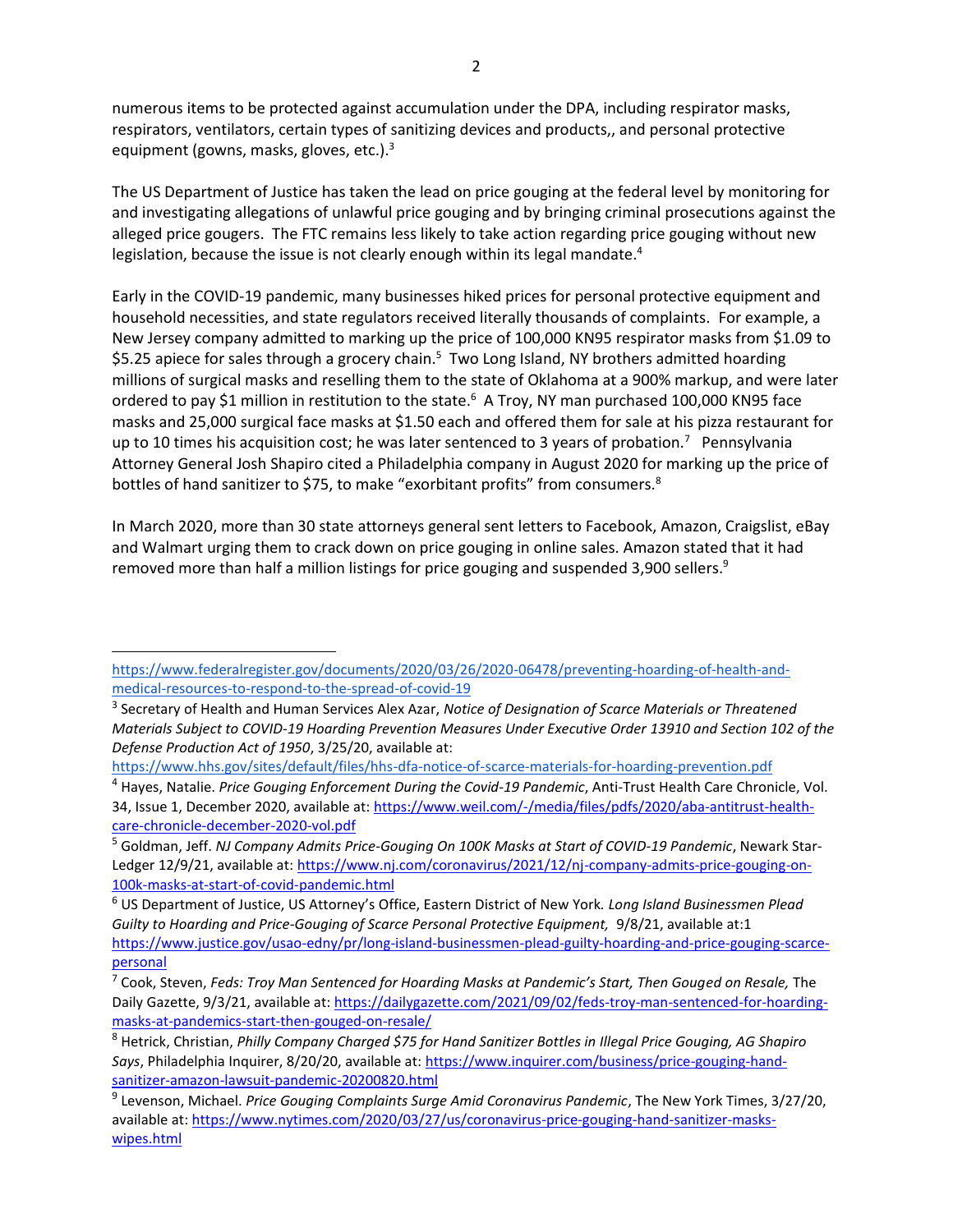By July 2020, over 49,000 complaints were received by state regulators regarding incidents of price gouging in 22 states, according to Accountable.US.<sup>10</sup> The problem has continued throughout the United States over the last year and a half, with state attorneys general and local consumer protection agencies receiving many additional thousands of complaints about incidents of price spikes for essential products. In November 2021, New York City reported that it had received more than 12,000 price-gouging complaints and had issued more than 15,000 violations for price gouging since the inception of the pandemic. The City also reported that incidents of price gouging were more prevalent in low-income and Black and Hispanic neighborhoods, where residents were hardest hit by COVID-19 infections, a pattern that is likely playing out in other parts of the country.<sup>11</sup> The high cost of PPE and COVID-19 test kits is especially burdensome for low- and moderate-income consumers, essential workers, parents of school-age children who may need to test more frequently to attend work or school, and people on fixed incomes. $^{12}$ 

As 2022 began, despite the efforts of state and federal authorities, consumers and medical providers have continued to struggle to obtain adequate supplies of masks and COVID test kits at affordable prices.<sup>13</sup> In mid-January, Bloomberg News reported that prices for KN95 masks had spiked as demand increased during the Omicron surge, with one pack of 40 masks being sold for \$79.99 from third-party sellers on Amazon, up from just \$16.99 in late November.<sup>14</sup> Washington Attorney General Bob Ferguson reported that he has received 1,300 complaints from consumers who saw at-home COVID-19 test kits being sold online for nearly triple the retail prices charged in local pharmacies.<sup>15</sup>

During an unprecedented and enduring crisis like COVID-19, it is crucial to protect consumers from being subjected to unfair and excessive prices for medical supplies and essential consumer goods, and to ensure that federal and state law enforcement officials have the full arsenal of effective enforcement tools they need to stop violations. For these reasons, we urge the committee to carefully consider the extremely negative impacts on consumers that have been caused by exploitative pricing practices by

<sup>10</sup> Accountable.US, *Report: Lack of Price Gouging Enforcement by Department of Justice Has Led to Abuse of Taxpayer Dollars*, 7/6/2020, available at: [https://www.accountable.us/news/report-lack-of-price-gouging](https://www.accountable.us/news/report-lack-of-price-gouging-enforcement-from-doj-has-led-to-abuse-of-taxpayer-dollars/)[enforcement-from-doj-has-led-to-abuse-of-taxpayer-dollars/](https://www.accountable.us/news/report-lack-of-price-gouging-enforcement-from-doj-has-led-to-abuse-of-taxpayer-dollars/)

<sup>11</sup>*Federal Court Dismissed Challenge to NYC's Price Gouging Rule: Enforcement During COVID-19 Pandemic Not Unconstitutional*, New York City Department of Consumer and Worker Protection, 11/21/21, available at: [https://www1.nyc.gov/site/dca/media/pr112321-Federal-Court-Dismisses-Challenge-Price-](https://www1.nyc.gov/site/dca/media/pr112321-Federal-Court-Dismisses-Challenge-Price-Gouging.page#:~:text=Federal%20Court%20Dismissed%20Challenge%20to%20NYC)

[Gouging.page#:~:text=Federal%20Court%20Dismissed%20Challenge%20to%20NYC's%20Price%20Gouging%20Rule](https://www1.nyc.gov/site/dca/media/pr112321-Federal-Court-Dismisses-Challenge-Price-Gouging.page#:~:text=Federal%20Court%20Dismissed%20Challenge%20to%20NYC) [&text=Hatch%20announced%20that%20the%20United,during%20the%20pandemic%20was%20unconstitutional.](https://www1.nyc.gov/site/dca/media/pr112321-Federal-Court-Dismisses-Challenge-Price-Gouging.page#:~:text=Federal%20Court%20Dismissed%20Challenge%20to%20NYC)

<sup>&</sup>lt;sup>12</sup> [Cost of masks and tests deepens a pandemic wedge between the haves](https://www.nbcnews.com/health/health-news/costs-masks-rapid-tests-furthers-pandemic-response-haves-nots-rcna12300) and the have-nots, NBC News,  $1/17/22$ , available at: [https://www.nbcnews.com/health/health-news/costs-masks-rapid-tests-furthers-pandemic](https://www.nbcnews.com/health/health-news/costs-masks-rapid-tests-furthers-pandemic-response-haves-nots-rcna12300)[response-haves-nots-rcna12300](https://www.nbcnews.com/health/health-news/costs-masks-rapid-tests-furthers-pandemic-response-haves-nots-rcna12300)

<sup>13</sup> Office of Inspector General Christi A. Grimm, U.S. Department of Health and Human Services, *Hospitals Reported That the COVID-19 Pandemic Has Significantly Strained Health Care Delivery*, 3/23/21, available at: <https://oig.hhs.gov/oei/reports/OEI-09-21-00140.asp>See also Consumer Reports, *How Much Should It Cost To Get Tested for COVID-19?* 1/6/22, available at: [https://www.consumerreports.org/covid-19/how-much-should-it-cost-](https://www.consumerreports.org/covid-19/how-much-should-it-cost-to-get-tested-for-covid-19-a1011758904/)

[to-get-tested-for-covid-19-a1011758904/](https://www.consumerreports.org/covid-19/how-much-should-it-cost-to-get-tested-for-covid-19-a1011758904/) <sup>14</sup> Claire Ballentine, C. and Egkolfopoulou, M*., N95 Mask Prices Hit 'Ridiculous' Highs on Speculation Over CDC Guidance,* Bloomberg Wealth*,* 1/12/22, available at[: https://www.bloomberg.com/news/articles/2022-01-12/n95](https://www.bloomberg.com/news/articles/2022-01-12/n95-kn95-or-cloth-masks-prices-surge-as-cdc-weighs-new-recommendations?sref=rrlvS2th) [kn95-or-cloth-masks-prices-surge-as-cdc-weighs-new-recommendations?sref=rrlvS2th](https://www.bloomberg.com/news/articles/2022-01-12/n95-kn95-or-cloth-masks-prices-surge-as-cdc-weighs-new-recommendations?sref=rrlvS2th)

<sup>15</sup> Brown, Sydney, *State AG: Price-Gouging on At-Home COVID-19 Draws Scrutiny of State Attorney General*, The Spokesman-Review, 1/18/2022, available at: [https://www.spokesman.com/stories/2022/jan/18/price-gouging-on](https://www.spokesman.com/stories/2022/jan/18/price-gouging-on-at-home-covid-19-tests-has-become/)[at-home-covid-19-tests-has-become/](https://www.spokesman.com/stories/2022/jan/18/price-gouging-on-at-home-covid-19-tests-has-become/)